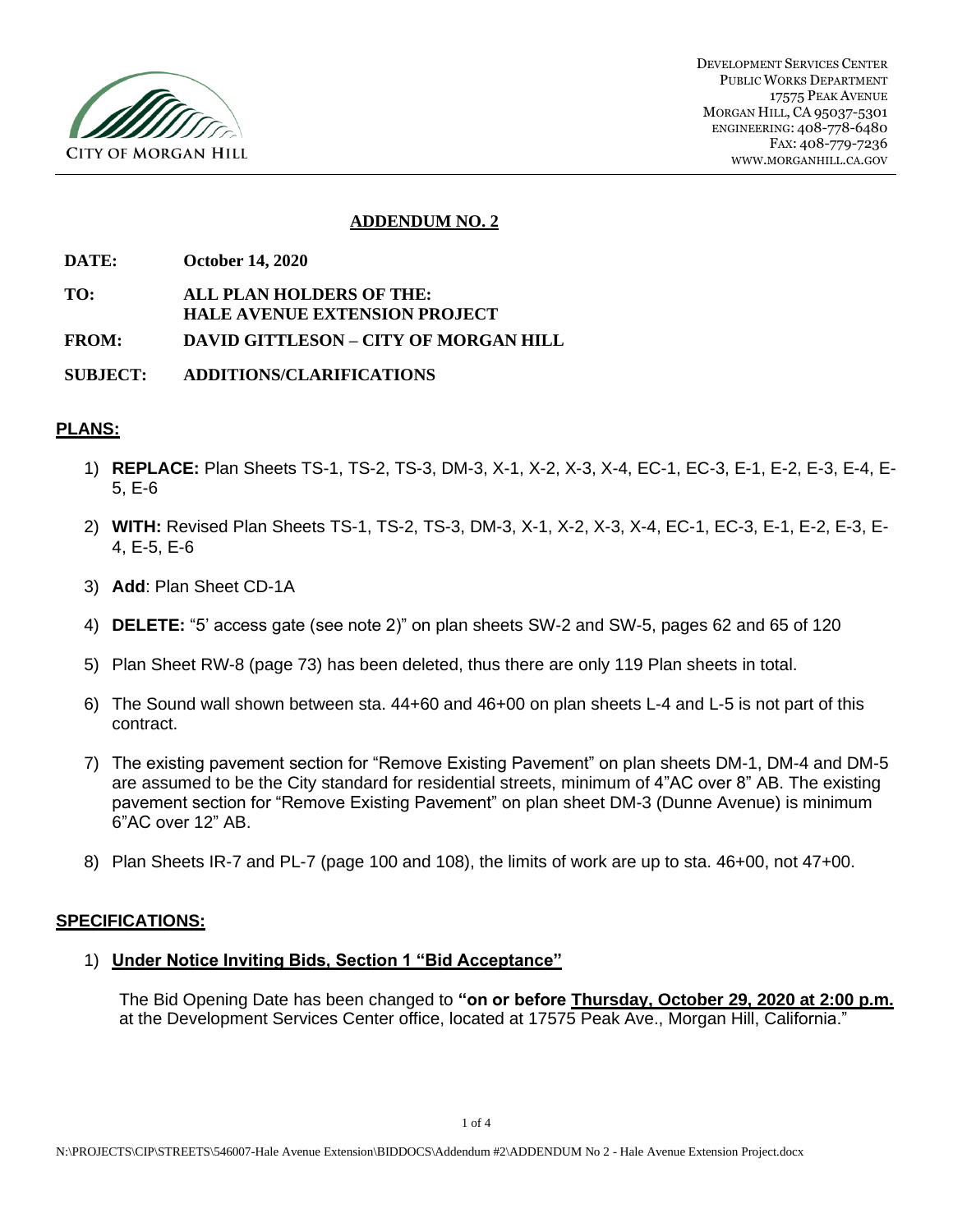## 2) **Under Bid Proposal,**

REPLACE: Bid Schedule I WITH: Revised Bid Schedule I (Addendum #2)

3) **Under Article 2.3 Subcontractors REPLACE**: Paragraph 2.3 (A) **WITH:**

 (A) *General.* All Work which is not performed by Contractor with its own forces must be performed by Subcontractors, subject to the 30% limitation set forth in the Instructions to Bidders. City reserves the right to approve or reject any and all Subcontractors proposed to perform the Work, for reasons including the subcontractor's poor reputation, lack of relevant experience, financial instability, and lack of technical ability or adequately trained workforce. Each Subcontractor must obtain a City business license before performing any Work.

#### 4) **Under Article 4-Bonds, Indemnity, and Insurance REPLACE:** Section 4.3 B (1). Page 57 **WITH:**

- (1) **Commercial General Liability Insurance ("CGL").** Contractor shall maintain CGL and must include coverage for liability arising from Contractor's or its Subcontractor's acts or omissions in the performance of the Work against claims and liabilities for personal injury, death, or property damage providing protection in the minimum amount of: (i) Five million dollars (\$5,000,000.00) combined single limit each occurrence and either a general aggregate limit of Ten million dollars (\$10,000,000.00) or a general aggregate limit of Five million dollars (\$5,000,000.00) as applied on a "per project" or "per location" basis, or (ii) the maximum amount of such insurance available to Contractor under Contractor's combined insurance policies (including any excess or "umbrella" policies), whichever is greater.
	- a. CGL policy may not exclude explosion, collapse, underground excavation hazard, or removal of lateral support.
	- b. CGL policy must include contractor's protected coverage, blanket contractual, and completed operations.

**REPLACE**: Section 4.3 B (5). Page 58

- **WITH**:
	- **(5) Pollution (Environmental) Liability**: If the performance of Contractor's work or service under this Contract involves hazardous materials, contaminated soil disposal, and/or a risk of accidental release of fuel oil, chemicals or other toxic gases or hazardous materials, Contractor shall procure and maintain Pollution Liability covering Contractor's liability for bodily injury, property damage and environmental damage resulting from pollution and related cleanup costs arising out of the work or services to be performed under this Contract. Coverage shall be provided for both work performed on site, as well as during the transport of hazardous materials. Such coverage shall be in the minimum amount of: (i) Two Million Dollars (\$2,000,000.00) for any one accident or occurrence, or (ii) the maximum amount of such insurance available to Contractor under Contractor's combined insurance policies (including any excess or "umbrella" policies), whichever is greater.

# 5) **Under TS-34 Earthwork,**

Delete paragraph 5 on page 83,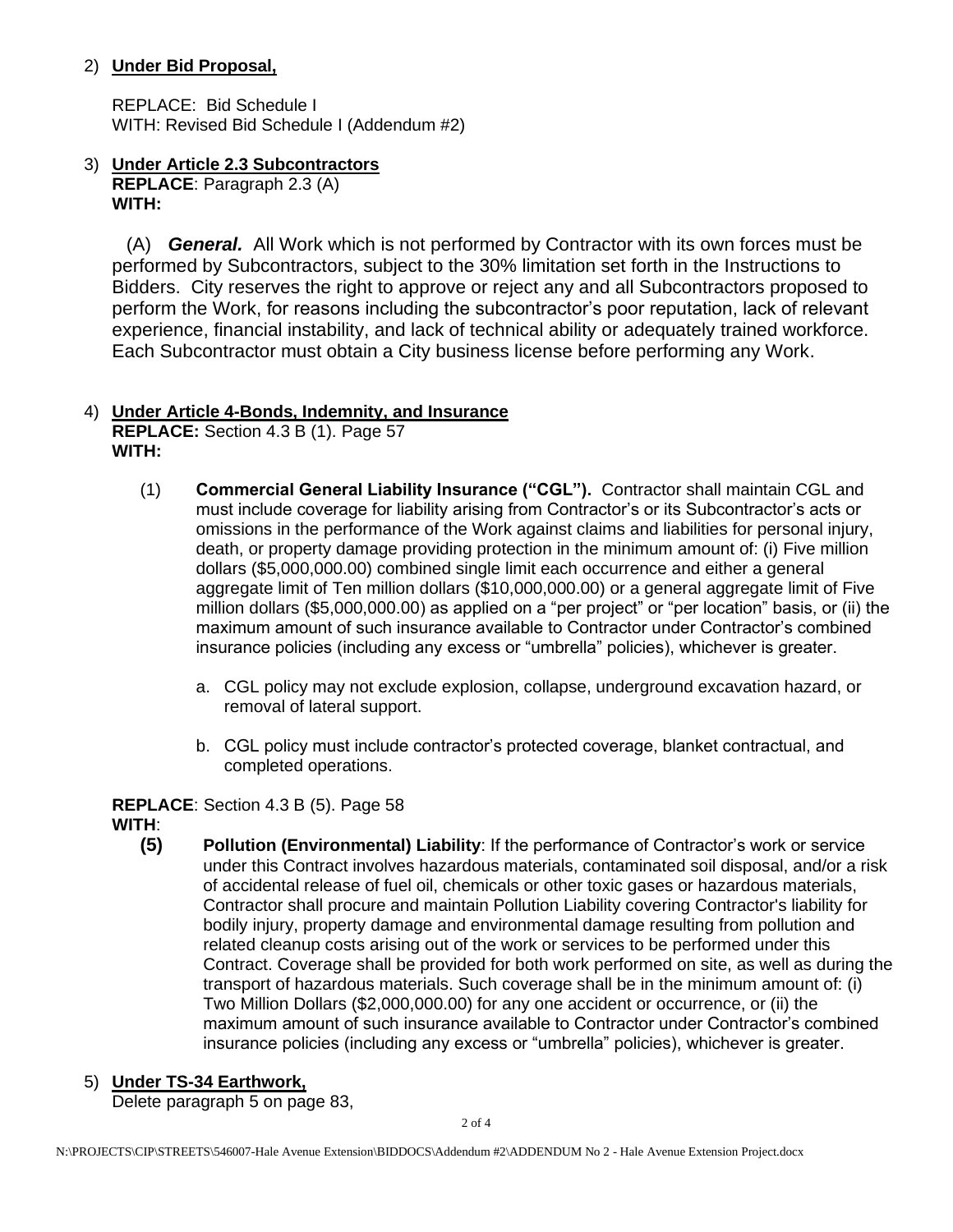"Areas to receive engineered fills and pavements shall be over-excavated and re-compacted. The depth of over-excavation below existing ground surface shall be a minimum of 24 inches in areas of the proposed approach fills (including MSE walls), and a minimum of 12 inches in areas of at-grade roadways and levees. The over-excavations shall extend a minimum of 5 feet beyond the limits of the proposed improvements."

## 6) **Under TS-07 Order of Work**

Delete paragraph 5 on page 14,

**"**When embankment settlement periods or surcharge embankments settlement periods are specified, the settlement periods and the deferment of portions of the work shall comply with the provisions in Section 19-6.03D, "Settlement Periods and Surcharges," of the Standard Specifications and in "Earthwork of these Technical Specifications."

**REPLACE:** Description of Sound Wall & Retaining Wall Work **WITH:**

Sound Wall No.1: Construct Precast Sound Wall (includes foundation) per Plans.

Sound Wall No.2: Construct Precast Sound Wall (includes foundation) per Plans.

Sound Wall No.3: Not part of this contract.

Retaining Wall No.1: Construct Reinforced Concrete Retaining wall, approximately 156 feet long and approximately 8 feet maximum height with Chain Link Railing.

Retaining Wall No.2: Construct Reinforced Concrete Retaining wall, approximately 54 feet long and approximately 6 feet maximum height with Chain Link Railing.

Retaining Wall No.3: Construct Reinforced Concrete Retaining wall, approximately 90 feet long and approximately 11 feet maximum height with Chain Link Railing.

Retaining Wall No.4: Construct Reinforced Concrete Retaining wall, approximately 224 feet long and approximately 7 feet maximum height with Chain Link Railing.

## 7) **Under TS-39 Hot Mix Asphalt**

Add the following under "Construction" on page 87,

"*The surface, when compacted, shall be smooth, dense, well bonded, and of uniform texture and appearance. The compacted surface course of asphalt concrete shall be free from ruts, humps, depressions or irregularities. When a straightedge 3.6 meters (12 feet) long is laid on the finished surface and parallel with the centerline of the road or driveway, the surface shall not vary more than .006 meters (0.02 foot) from the lower edge of the straightedge. The transverse slope of the finished surface shall be uniform to a degree such that no depressions greater than 0.02 foot are present when tested with a straight-edge 12 feet long laid in a direction transverse to the center line and extending from edge to edge of a 3.05 meter (10 foot) pass.*

*Any ridges, indentations or other objectionable marks left in the surface of the asphalt concrete shall be eliminated by rolling or other means. The use of any equipment that leaves ridges, indentations or other objectionable marks in the asphalt concrete shall be discontinued.* 

In addition to the requirements in Section 39-5.01, "Spreading Equipment," of the CSS, asphalt*paving equipment shall be equipped with automatic screed controls and a sensing device or devices.*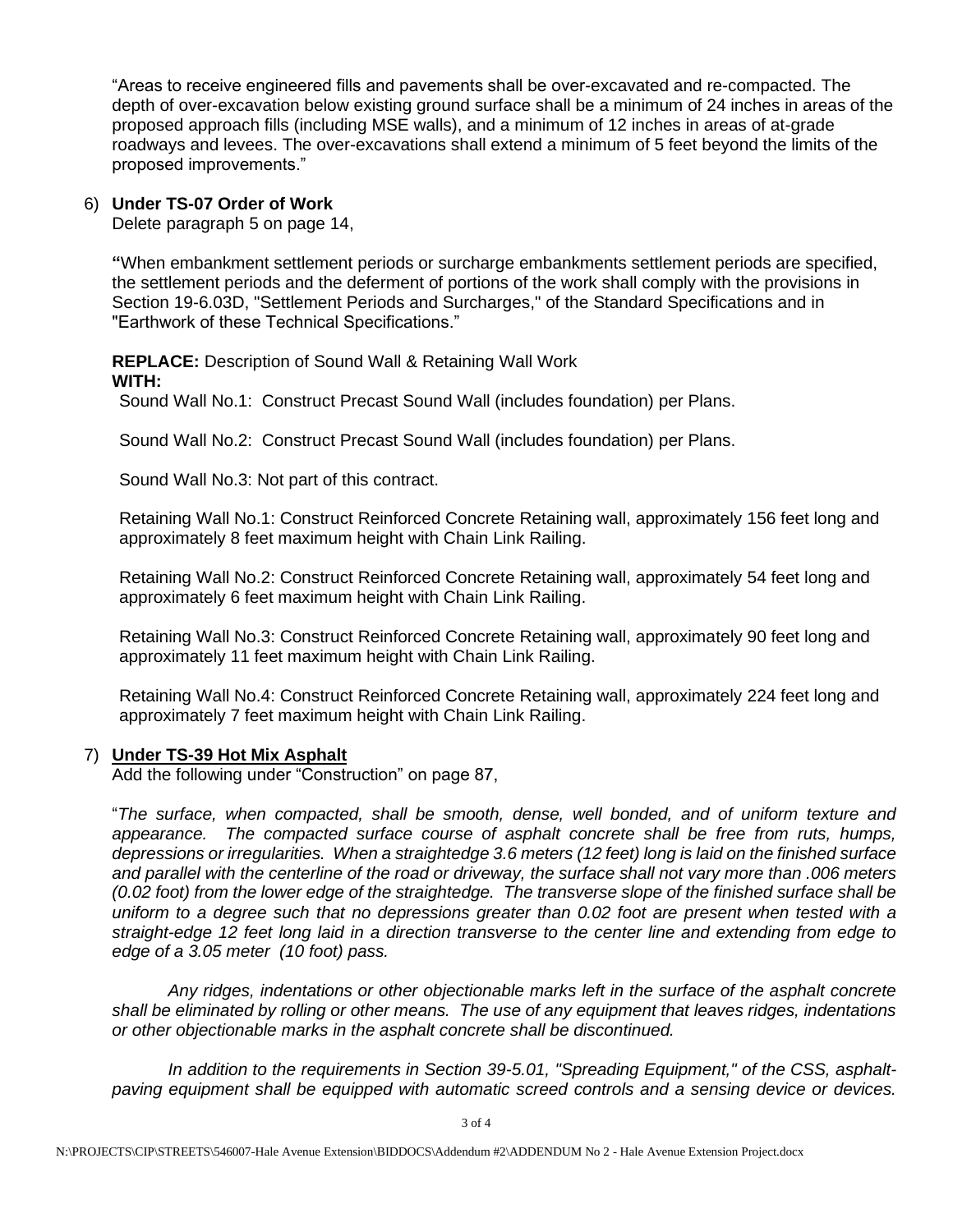*When placing asphalt concrete the automatic controls shall control the longitudinal grade and transverse slope of the screed. Grade and slope references shall be furnished, installed and maintained by the Contractor. A Ski device is required for paving. Ski device shall be a minimum length of at least 30 feet with a rigid one-piece unit whereby the entire length activates the sensor.*

*When placing contiguously with previously placed mats, the end of the screed adjacent to the previously placed mat shall be controlled by a sensor that responds to grade of the previously placed mat and will reproduce the grade in the new mat within a 0.01-foot tolerance.*

*Should the method and equipment furnished by the Contractor fail to produce a layer of asphalt concrete conforming to the above requirements, including straightedge tolerance of Section 39-6.03, the paving operations shall be discontinued upon notice of the Engineer, and the Contractor shall modify his equipment or furnish substitute equipment within three (3) working days of such notice of the Engineer.*

*The Contractor shall be responsible for temporary pavement delineation and markings as required by the Engineer for the maintenance of a safe traveled way. The Contractor shall be responsible for providing a safe and well-marked roadway. This shall include providing temporary striping during evening and weekend hours if specified by the Engineer."*

## **REFERENCE:**

8) **Geotechnical Recommendations for Sound wall Design**

## ADDENDUM ACKNOWLEDGMENT

Bidder acknowledges receipt of this addendum, which shall be attached to the proposal.

Contractor's Representative Date

## **THIS DOCUMENT AND THE ATTACHMENTS SHALL BECOME PART OF THE PROJECTS SPECIFICATION**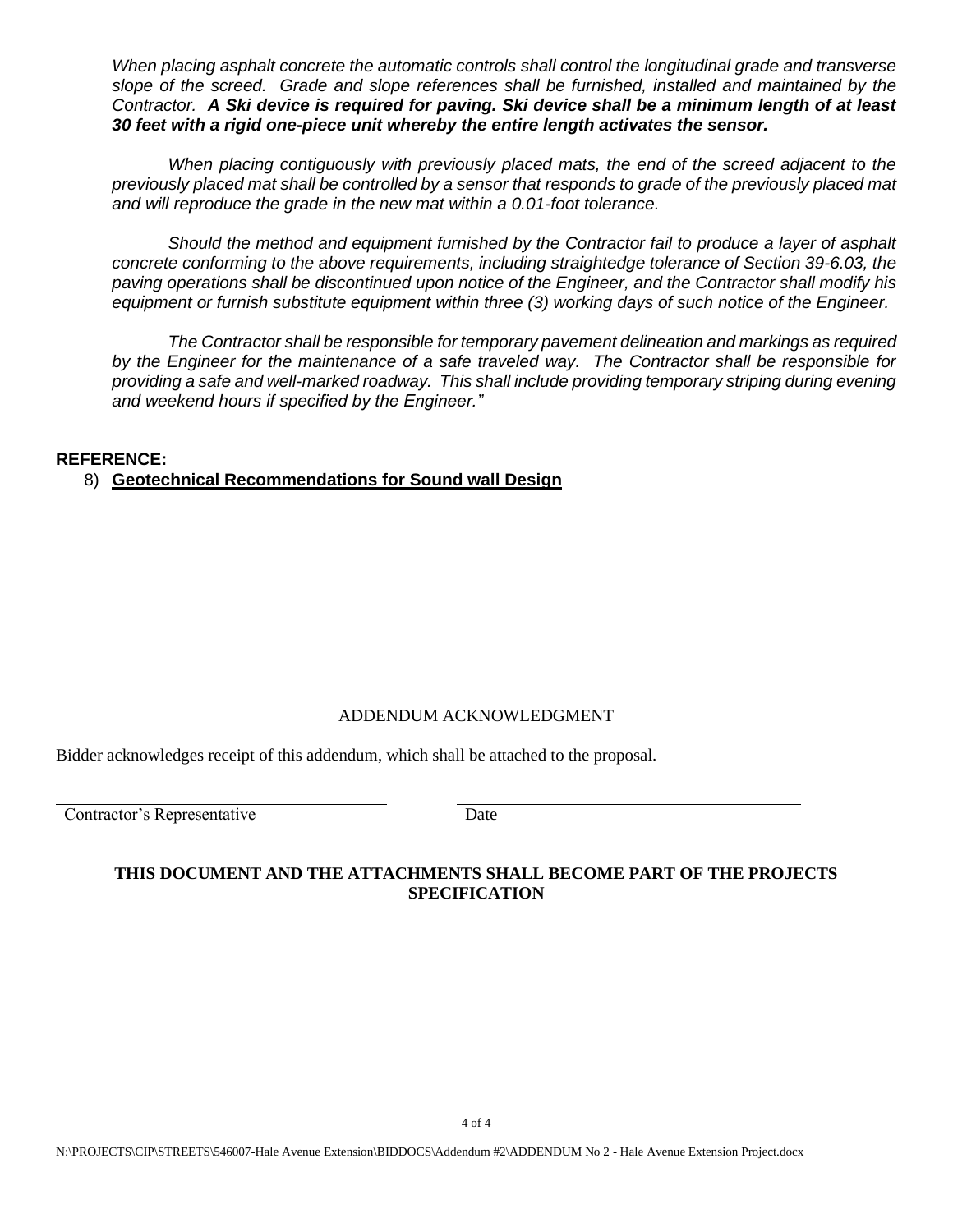# **ADDENDUM #2**

# **REVISED BID SCHEDULE I – GENERAL**

## **Hale Avenue Extension Project**

**This Bid Schedule must be completed in ink and included with the sealed Bid Proposal.** Pricing must be provided for each Bid Item as indicated. Items marked "(SW)" are Specialty Work that must be performed by a qualified Subcontractor. The lump sum or unit cost for each item must be inclusive of all costs, whether direct or indirect, including profit and overhead. The sum of all amounts entered in the "Extended Total Amount" column must be identical to the Base Bid price entered in Section 1 of the Bid Proposal Form. Quantities shown are required for bid purposes and may or may not be final pay quantities. Actual quantities, if different, must be substantiated during the Project by the Contractor (either by field measurement, trucking tags, or other means acceptable to the Engineer).

| $AL =$ Allowance   | $CF = Cubic Feet$ | $CY = Cubic Yard$  | $EA = Each$            | $LB =$ Pounds |
|--------------------|-------------------|--------------------|------------------------|---------------|
| $LF = Linear Foot$ | $LS = Lump Sum$   | $SF = Square$ Feet | $TON = Ton (2000 lbs)$ |               |

| <b>Bid</b><br><b>Item</b><br>No. |              | <b>Description of</b><br><b>Bid Item</b>                                                     | <b>Estimated</b><br><b>Quantity/Un</b><br>it of<br><b>Measure</b> | Unit<br><b>Price</b> | <b>Extended</b><br><b>Total</b><br><b>Amount</b> |
|----------------------------------|--------------|----------------------------------------------------------------------------------------------|-------------------------------------------------------------------|----------------------|--------------------------------------------------|
|                                  |              | <b>Civil</b>                                                                                 |                                                                   |                      |                                                  |
| $\mathbf{1}$                     | $TS-21$      | Mobilization                                                                                 | <b>LS</b>                                                         | \$                   | \$                                               |
| $\overline{2}$                   | <b>TS-10</b> | Storm Water Pollution Prevention Plan and<br>Implementation                                  | LS.                                                               | \$                   | \$                                               |
| 2a                               | $TS-10$      | <b>Storm Water Rain Event Action Plan (REAP)</b>                                             | <b>35 EA</b>                                                      | \$500                | \$17,500                                         |
| 2 <sub>b</sub>                   | <b>TS-10</b> | <b>Storm Water Annual Report</b>                                                             | <b>2 EA</b>                                                       | \$2,000              | \$4,000                                          |
| 2c                               | <b>TS-10</b> | <b>Storm Water Sampling and Analysis Day</b>                                                 | <b>5 EA</b>                                                       | \$                   | \$                                               |
| 3                                | <b>TS-11</b> | <b>Construction Site Management</b>                                                          | <b>LS</b>                                                         | \$                   | $\boldsymbol{\mathsf{S}}$                        |
| $\overline{4}$                   | $TS-12$      | <b>Street Sweeping</b>                                                                       | <b>LS</b>                                                         | \$                   | \$                                               |
| 5                                | <b>TS-13</b> | Erosion Control and (Hydroseed)                                                              | 120,000 SF                                                        | \$                   | $\boldsymbol{\mathsf{S}}$                        |
| 6                                | <b>TS-14</b> | <b>Temporary Concrete Washout</b>                                                            | 4 EA                                                              | \$                   | \$                                               |
| $\overline{7}$                   | <b>TS-15</b> | <b>Temporary Fiber Roll</b>                                                                  | 3,740 LF                                                          | \$                   | \$                                               |
| 8                                | <b>TS-16</b> | <b>Temporary Silt Fence</b>                                                                  | 8,700 LF                                                          | \$                   | \$                                               |
| 9                                | <b>TS-18</b> | <b>Temporary Construction Entrance</b>                                                       | 4 EA                                                              | \$                   | $\mathfrak{S}$                                   |
| 10                               | <b>TS-19</b> | <b>Temporary Drainage Inlet Protection</b>                                                   | 19 EA                                                             | \$                   | \$                                               |
| 11                               | <b>TS-20</b> | Move-In/Move-Out (Temporary Erosion<br>Control)                                              | 6 EA                                                              | \$                   | $\mathfrak{S}$                                   |
| 12                               | <b>TS-24</b> | <b>Maintaining Existing Traffic Management</b><br><b>System Elements During Construction</b> | <b>LS</b>                                                         | \$                   | $\mathfrak{S}$                                   |
| 13                               | <b>TS-25</b> | Temporary Pavement Marking (Paint)                                                           | 1,840 SF                                                          | \$                   | \$                                               |
| 14                               | <b>TS-25</b> | Temporary Traffic Stripe (Paint)                                                             | 4,670LF                                                           | \$                   | \$                                               |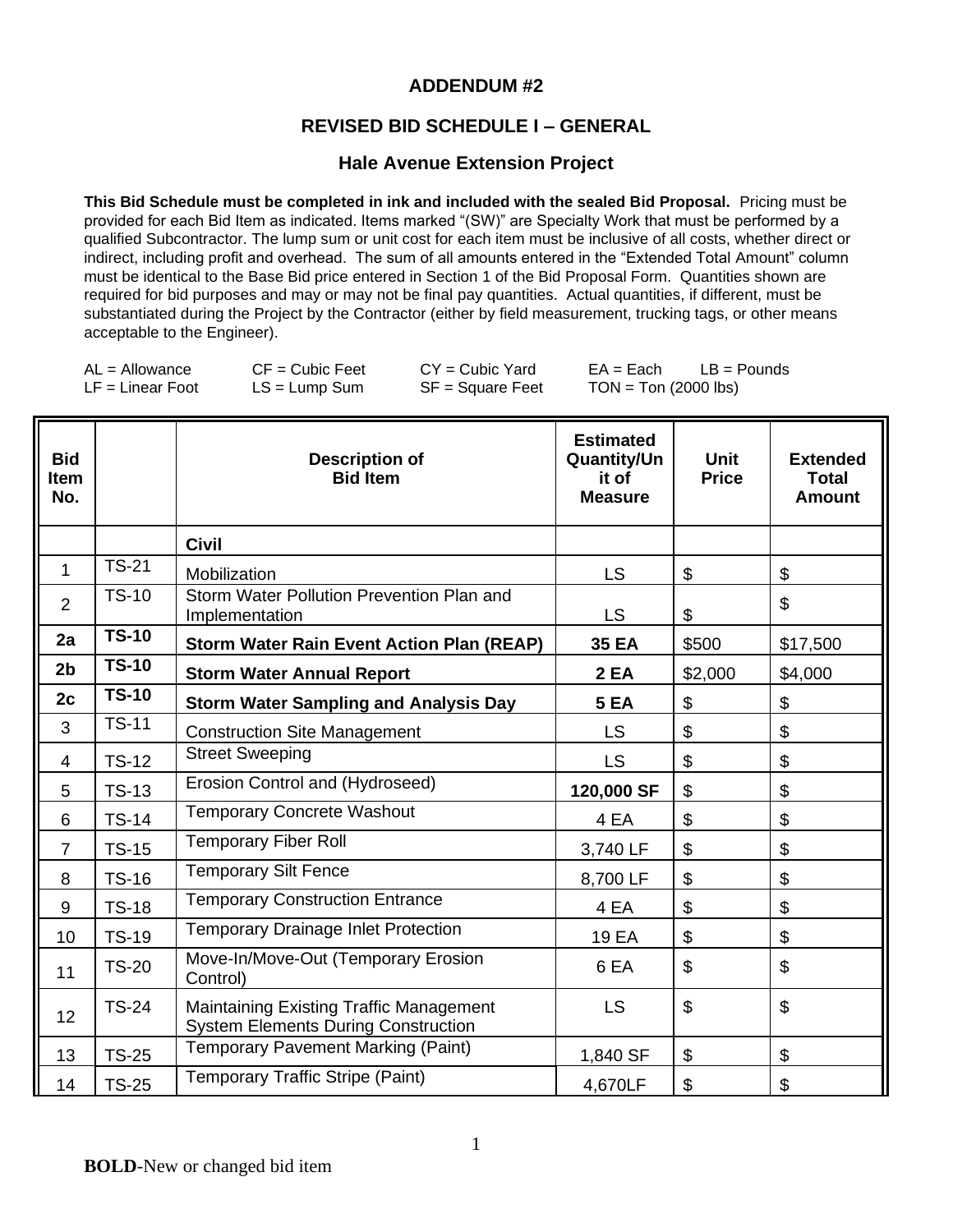| 15 | <b>TS-25</b> | <b>Temporary Pavement Marker</b>                          | 1,190 EA     | \$                              | $\boldsymbol{\mathsf{S}}$ |
|----|--------------|-----------------------------------------------------------|--------------|---------------------------------|---------------------------|
| 16 | <b>TS-26</b> | <b>Type III Barricade</b>                                 | 65 EA        | \$                              | \$                        |
| 17 | <b>TS-28</b> | Temporary Railing (Type K)                                | 3,460 LF     | \$                              | $\boldsymbol{\mathsf{S}}$ |
| 18 | <b>TS-29</b> | Channelizer (Surface Mounted)                             | 278 EA       | \$                              | $\boldsymbol{\mathsf{S}}$ |
| 19 | <b>TS-30</b> | Temporary In-line Crash Cushion                           | <b>11 EA</b> | \$                              | \$                        |
| 20 | <b>TS-31</b> | <b>Shed Demolition</b>                                    | <b>LS</b>    | $\boldsymbol{\mathsf{S}}$<br>\$ |                           |
| 21 | <b>TS-31</b> | Adjust Water Meter to Grade                               | 2 EA         | \$                              | \$                        |
| 22 | <b>TS-31</b> | Adjust Water Valve to Grade                               | <b>11 EA</b> | \$                              | $\boldsymbol{\mathsf{S}}$ |
| 23 | <b>TS-31</b> | <b>Adjust Electrical Vault to Grade</b>                   | 7 EA         | \$                              | \$                        |
| 24 | <b>TS-31</b> | Adjust SD Manhole to Grade                                | 10 EA        | \$                              | $\boldsymbol{\mathsf{S}}$ |
| 25 | <b>TS-31</b> | Adjust SS Manhole to Grade                                | 9 EA         | \$                              | $\boldsymbol{\mathsf{S}}$ |
| 26 | <b>TS-31</b> | Adjust Communication (AT&T) Manhole to<br>Grade           | 1 EA         | \$                              | \$                        |
| 27 | <b>TS-31</b> | Adjust SD Inlet to Grade                                  | 2 EA         | \$                              | \$                        |
| 28 | <b>TS-31</b> | Remove Storm Drain Inlet                                  | 2 EA         | \$                              | $\boldsymbol{\mathsf{S}}$ |
| 29 | <b>TS-31</b> | Remove Cobblestone Ditch                                  | <b>20 LF</b> | \$                              | $\boldsymbol{\mathsf{S}}$ |
| 30 | <b>TS-31</b> | <b>Remove Concrete V Ditch</b>                            | 110 LF       | \$                              | \$                        |
| 31 | <b>TS-31</b> | Remove Storm Drain Pipe                                   | 35 LF        | \$                              | $\boldsymbol{\mathsf{S}}$ |
| 32 | <b>TS-31</b> | Remove Traffic Stripe and Pavement marking                | LS.          | \$                              | $\boldsymbol{\theta}$     |
| 33 | <b>TS-31</b> | Remove Base & Surfacing                                   | 2,010 CY     | $\boldsymbol{\mathsf{S}}$       | $\boldsymbol{\mathsf{S}}$ |
| 34 | <b>TS-31</b> | <b>Remove Concrete Sidewalk</b>                           | 540 SF       | \$                              | $\boldsymbol{\mathsf{S}}$ |
| 35 | <b>TS-31</b> | Remove Concrete Curb & Gutter                             | 1,100 LF     | \$                              | $\boldsymbol{\mathsf{S}}$ |
| 36 | <b>TS-31</b> | Remove Sign & Post                                        | 1 EA         | \$                              | $\boldsymbol{\mathsf{S}}$ |
| 37 | <b>TS-31</b> | Remove concrete Sound walls                               | 1,040 LF     | \$                              | \$                        |
| 38 | <b>TS-31</b> | Remove Wood Fence                                         | 3,500 LF     | \$                              | $\boldsymbol{\mathsf{S}}$ |
| 39 | <b>TS-31</b> | <b>Remove Chain Link Fence</b>                            | 300 LF       | \$                              | \$                        |
| 40 | <b>TS-31</b> | Replace Fence                                             | 50 LF        | \$                              | \$                        |
| 41 | <b>TS-31</b> | Remove Interlocking Block Retaining Wall                  | 40 LF        | \$                              | $\boldsymbol{\mathsf{S}}$ |
| 42 |              | <b>DELETED</b>                                            |              | <b>BLANK</b>                    | <b>BLANK</b>              |
| 43 |              | <b>DELETED</b>                                            |              | <b>BLANK</b>                    | <b>BLANK</b>              |
| 44 | <b>TS-31</b> | Relocate Street Light Pole & Pull Box                     | 1 EA         | \$                              | \$                        |
| 45 | <b>TS-31</b> | Relocate Fire Hydrant                                     | 2 EA         | \$                              | $\boldsymbol{\mathsf{S}}$ |
| 46 | <b>TS-32</b> | Cold Plane AC (2" to 4")                                  | 1,730 SY     | \$                              | \$                        |
| 47 | <b>TS-33</b> | <b>Clearing and Grubbing</b>                              | LS.          | \$                              | $\boldsymbol{\theta}$     |
| 48 | <b>TS-34</b> | Earthwork (Roadway and Bio Swale Grading &<br>Excavation) | 100,000 CY   | $\mathfrak{L}$                  | \$                        |
| 49 | <b>TS-34</b> | Earthwork (Detention Basin Grading &<br>Excavation)       | 1,000 CY     | \$                              | $\$\$                     |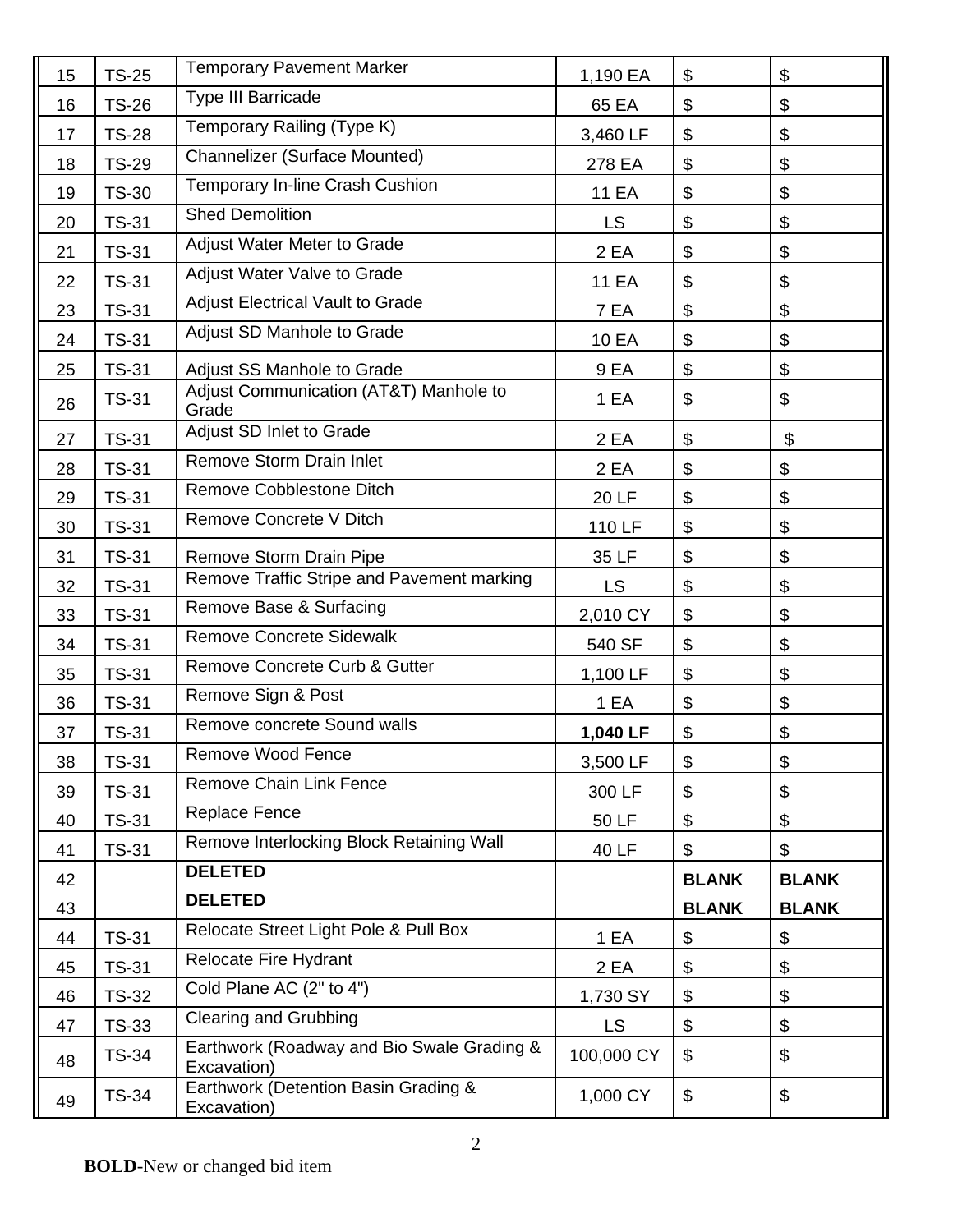| 49a | <b>TS-34</b>         | <b>Remove and Dispose of Greenstone</b><br><b>Bedrock Material</b>                          | 1,000 CY       | \$    | $\mathfrak{S}$            |
|-----|----------------------|---------------------------------------------------------------------------------------------|----------------|-------|---------------------------|
| 50  | <b>TS-36</b>         | Irrigation crossovers                                                                       | 1 EA           | \$    | \$                        |
| 51  | <b>TS-38</b>         | Class 2 Aggregate Base (Roadway)                                                            | 9,300 CY       | \$    | \$                        |
| 52  | <b>TS-38</b>         | Class 2 Aggregate Base (Bike/Pedestrian Path)                                               | 415 CY         | \$    | \$                        |
| 53  | <b>TS-39</b>         | Hot-Mixed Asphalt (Type A) (Roadway)                                                        | 6,750 TON      | \$    | $\boldsymbol{\mathsf{S}}$ |
| 54  | <b>TS705-</b><br>392 | Hot-Mixed Asphalt (Type A) (Bike/Pedestrian<br>Path)                                        | <b>475 TON</b> | \$    | \$                        |
| 55  | <b>TS-39</b>         | 2" to 4" HMA Overlay                                                                        | <b>705 TON</b> | \$    | $\boldsymbol{\mathsf{S}}$ |
| 56  | <b>TS-42</b>         | <b>Concrete Headwall</b>                                                                    | 2 EA           | \$    | $\boldsymbol{\theta}$     |
| 57  | <b>TS-46</b>         | <b>Pedestrian Barricade</b>                                                                 | 8 EA           | \$    | $\boldsymbol{\theta}$     |
| 58  | <b>TS-47</b>         | Roadside Sign                                                                               | 57 EA          | \$    | \$                        |
| 59  | <b>TS-49</b>         | 6" Perforated High Density Polyethylene Pipe<br>(Subdrain)                                  | 4,350 LF       | \$    | \$                        |
| 60  | <b>TS-50</b>         | 15" RCP SD pipe                                                                             | 910 LF         | \$    | $\boldsymbol{\mathsf{S}}$ |
| 61  | <b>TS-50</b>         | 18" RCP SD pipe                                                                             | 3,700 LF       | \$    | $\boldsymbol{\theta}$     |
| 62  | <b>TS-50</b>         | 24" RCP SD pipe                                                                             | 42 LF          | \$    | \$                        |
| 63  | <b>TS-53</b>         | Rock Rip-Rap                                                                                | 75 CY          | \$    | \$                        |
| 64  | <b>TS-55</b>         | Bio Filtration Swale (Include Permeable Soil,<br>Root Barriers, Vegetation & Filter fabric) | 3,400 SY       | \$    | \$                        |
| 65  | <b>TS-56</b>         | Ditch Inlet (SD-3)                                                                          | <b>18 EA</b>   | $\$\$ | $\boldsymbol{\mathsf{S}}$ |
| 66  | <b>TS-56</b>         | Curb Inlet (SD-5)                                                                           | <b>11 EA</b>   | \$    | \$                        |
| 67  | <b>TS-57</b>         | 18" Storm Drain Manhole                                                                     | <b>15 EA</b>   | \$    | $\boldsymbol{\theta}$     |
| 68  | <b>TS-58</b>         | Pipe Riser w/Debris Rack Cage (Outlet)                                                      | 1 EA           | \$    | $\boldsymbol{\mathsf{S}}$ |
| 69  | <b>TS-59</b>         | Stamped Concrete (Apron at Roundabout)                                                      | 3,897 SF       | \$    | \$                        |
| 70  | <b>TS-59</b>         | <b>Concrete Sidewalk</b>                                                                    | 15,800 SF      | \$    | \$                        |
| 71  | <b>TS-59</b>         | <b>Concrete Driveway</b>                                                                    | 13 CY          | \$    | $\boldsymbol{\theta}$     |
| 72  | TS-59                | Concrete Curb and Gutter (Type 1)                                                           | 8,850 LF       | \$    | \$                        |
| 73  | <b>TS-59</b>         | Concrete Apron Curb (Type D-4)                                                              | 300 LF         | \$    | \$                        |
| 74  | <b>TS-59</b>         | Concrete Full Vertical Curb (Type 2)                                                        | 8,050 LF       | \$    | \$                        |
| 75  | <b>TS-59</b>         | <b>Cobblestone Median Paving</b>                                                            | 840 SF         | \$    | $\boldsymbol{\theta}$     |
| 76  | <b>TS-63</b>         | Object Markers (4 type P) (4 type K-1)                                                      | 8 EA           | \$    | $\boldsymbol{\theta}$     |
| 77  | TS-66                | Split Rail fence                                                                            | 3,250 LF       | \$    | \$                        |
| 78  | <b>TS-64</b>         | <b>Metal Beam Guard Railing</b>                                                             | 50 LF          | \$    | $\boldsymbol{\theta}$     |
| 79  | <b>TS-68</b>         | 4" Thermoplastic Traffic Stripe                                                             | 30,190 LF      | \$    | \$                        |
| 80  | <b>TS-68</b>         | 6" Thermoplastic Traffic Stripe                                                             | 9,130 LF       | \$    | $\boldsymbol{\mathsf{S}}$ |
| 81  | <b>TS-68</b>         | 8" Thermoplastic Traffic Stripe                                                             | 1,310 LF       | \$    | \$                        |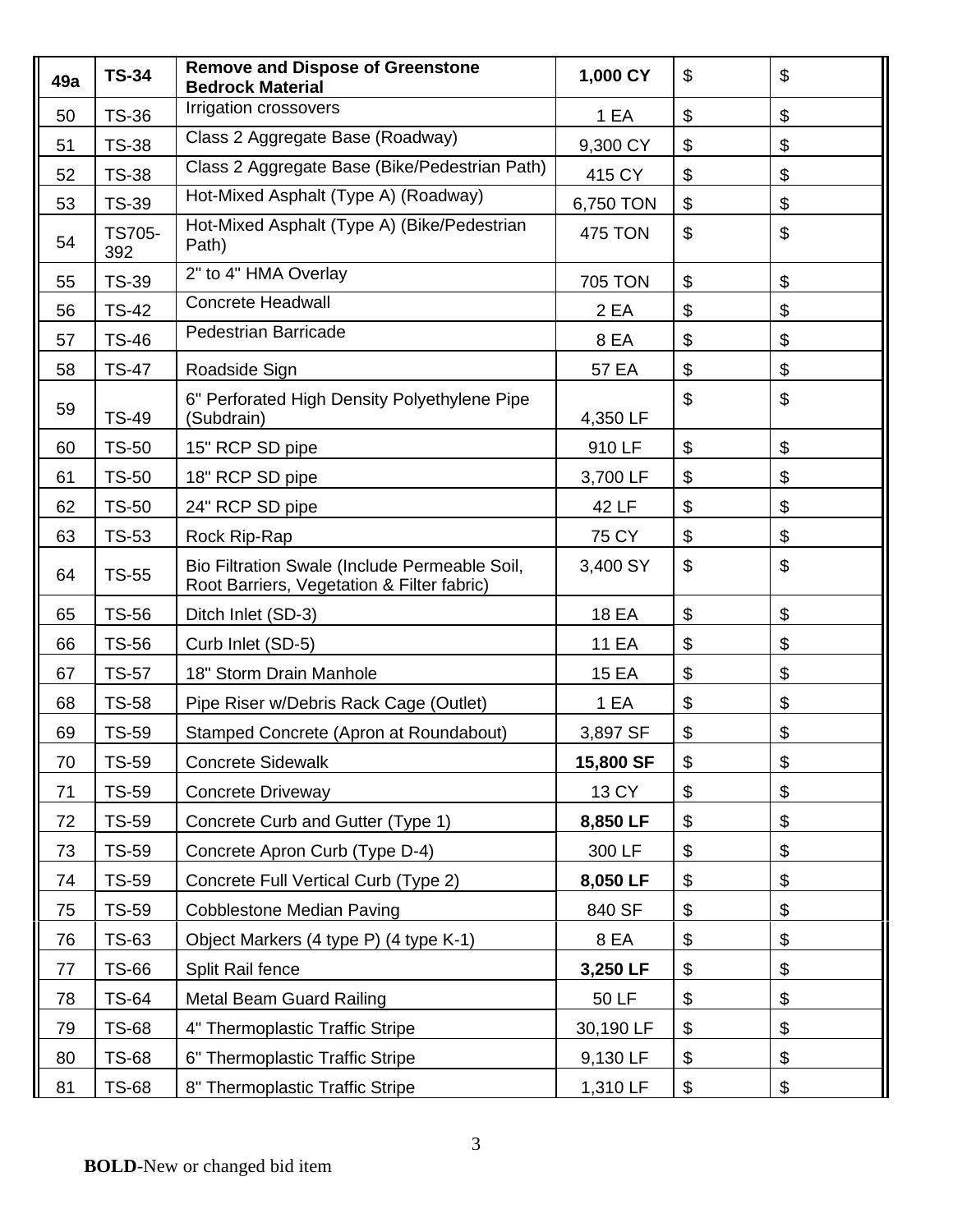| 82  | <b>TS-68</b>  | <b>Thermoplastic Pavement Marking</b>            | 2,080 SF     | \$        | $\boldsymbol{\mathsf{S}}$ |
|-----|---------------|--------------------------------------------------|--------------|-----------|---------------------------|
| 83  | <b>TS-69</b>  | Pavement Marker (Retroreflective)                | <b>18 EA</b> | \$        | $\boldsymbol{\theta}$     |
| 84  | <b>TS-70</b>  | 12" DIP Water Main                               | 3,863 LF     | \$        | $\boldsymbol{\mathsf{S}}$ |
| 85  | <b>TS-70</b>  | 12" Water Valves                                 | <b>10 EA</b> | \$        | $\boldsymbol{\mathsf{S}}$ |
| 86  | <b>TS-70</b>  | 8" Water Valves                                  | 4 EA         | \$        | $\boldsymbol{\mathsf{S}}$ |
| 87  | <b>TS-70</b>  | <b>Blowoff Valve</b>                             | 2 EA         | \$        | $\boldsymbol{\mathsf{S}}$ |
| 88  | <b>TS-70</b>  | Air Relief Valve                                 | 2 EA         | \$        | \$                        |
| 89  | <b>TS-70</b>  | Fire Hydrants                                    | <b>16 EA</b> | \$        | $\boldsymbol{\mathsf{S}}$ |
|     |               | <b>Structural-Oldcastle Sierrawall Soundwall</b> |              |           |                           |
|     |               | 8' Tall Sound Wall-Grapestake                    | 24,250 SF    | \$        | $\boldsymbol{\mathsf{S}}$ |
| 90  | <b>TS-43</b>  | (Complete in Place)                              |              |           |                           |
| 91  |               | <b>Concrete Retaining Wall Type 5</b>            |              |           |                           |
| 92  | <b>TS-34</b>  | <b>Structure Excavation (Retaining Wall)</b>     | 4,400 CY     | $\$\$     | $\boldsymbol{\mathsf{S}}$ |
| 93  | <b>TS-34</b>  | <b>Structure Backfill (Retaining Wall)</b>       | 3,500 CY     | \$        | $\boldsymbol{\theta}$     |
| 94  | <b>TS-42</b>  | <b>Structure Concrete (Retaining Wall)</b>       | 960 CY       | \$        | $\boldsymbol{\mathsf{S}}$ |
| 95  | <b>TS-44</b>  | Joint Seal MR 1/2"                               | 1,185 LF     | \$        | $\boldsymbol{\mathsf{S}}$ |
| 96  | <b>TS-45</b>  | <b>Bar Reinforcing Steel</b>                     | 70,140 LB    | \$        | $\boldsymbol{\theta}$     |
| 97  | <b>TS-59</b>  | <b>Concrete Gutter</b>                           | 887 LF       | \$        | $\boldsymbol{\mathsf{S}}$ |
| 98  | <b>TS-65</b>  | <b>Chain Link Railing</b>                        | 300 LF       | \$        | $\boldsymbol{\mathsf{S}}$ |
|     |               | <b>Electrical</b>                                |              |           |                           |
| 99  | <b>TS-E25</b> | <b>Street Lighting</b>                           | LS.          | \$        | $\boldsymbol{\mathsf{S}}$ |
| 100 | <b>TS-E25</b> | PG&E Conduits and Vaults for Undergrounding      | <b>LS</b>    | \$        | $\boldsymbol{\mathsf{S}}$ |
| 101 | <b>TS-E25</b> | <b>Fiber Optic Conduits/boxes</b>                | <b>LS</b>    | \$        | \$                        |
|     |               | Landscape                                        |              |           |                           |
| 102 | <b>TS-L03</b> | Hardscape Paving                                 | <b>LS</b>    | \$        | $\$\$                     |
| 103 | <b>TS-L04</b> | <b>Irrigation System</b>                         | <b>LS</b>    | \$        | $\boldsymbol{\mathsf{S}}$ |
| 104 | <b>TS-L05</b> | Landscape Planting                               | <b>LS</b>    | \$        | \$                        |
| 105 | <b>TS-L06</b> | Landscape Maintenance Period-3 years             | LS.          | \$        | $\boldsymbol{\mathsf{S}}$ |
| 106 | <b>TS-73</b>  | <b>Supplemental</b>                              | \$200,000    | \$200,000 | \$200,000                 |

Bid Schedule I Total

TOTAL BASE BID: Items 1 through \_\_\_\_\_\_ inclusive: \$

*Note: The amount entered as the "Total Base Bid" should be identical to the Base Bid amount entered in Section 1 of the Bid Proposal form.*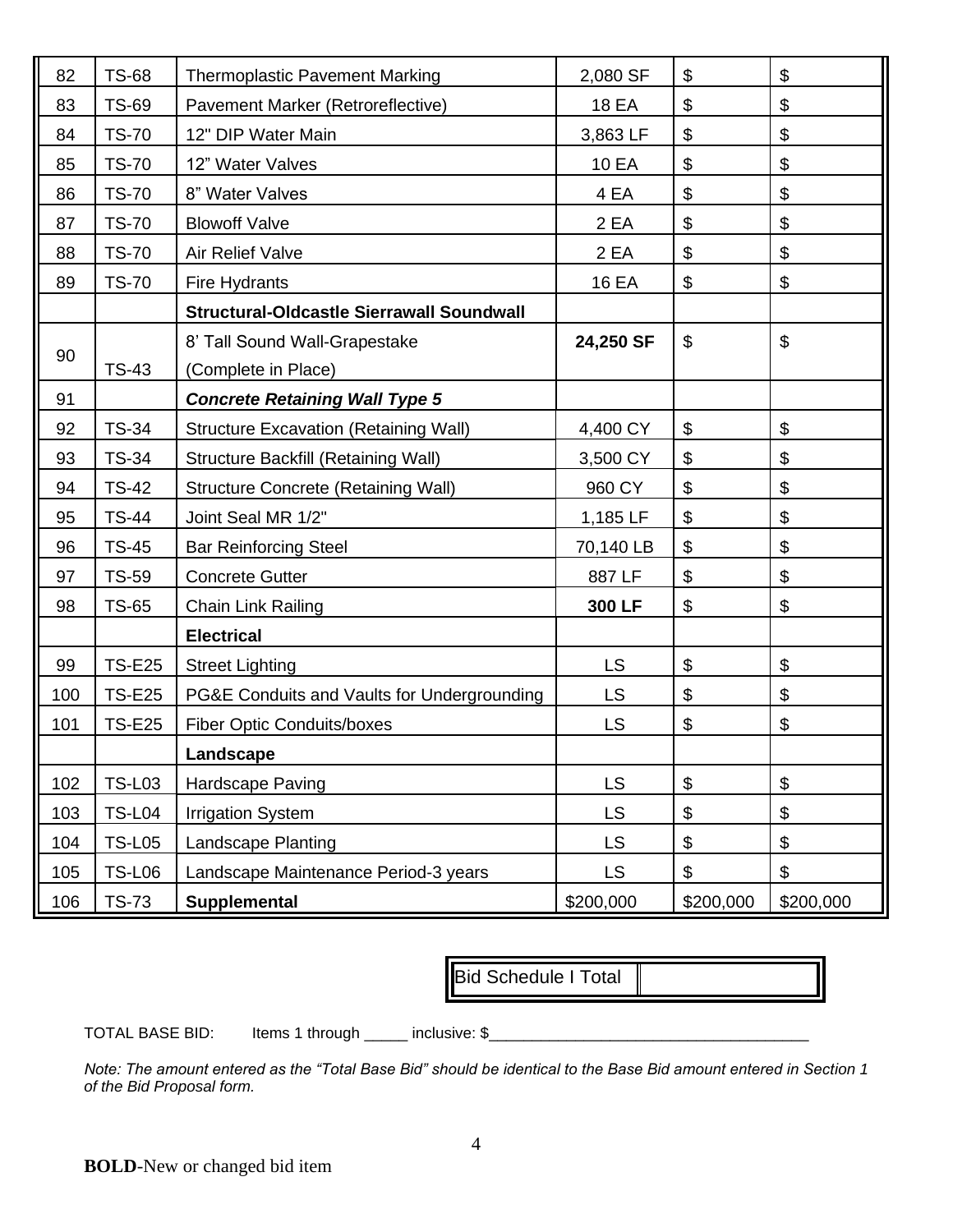# END OF BID SCHEDULE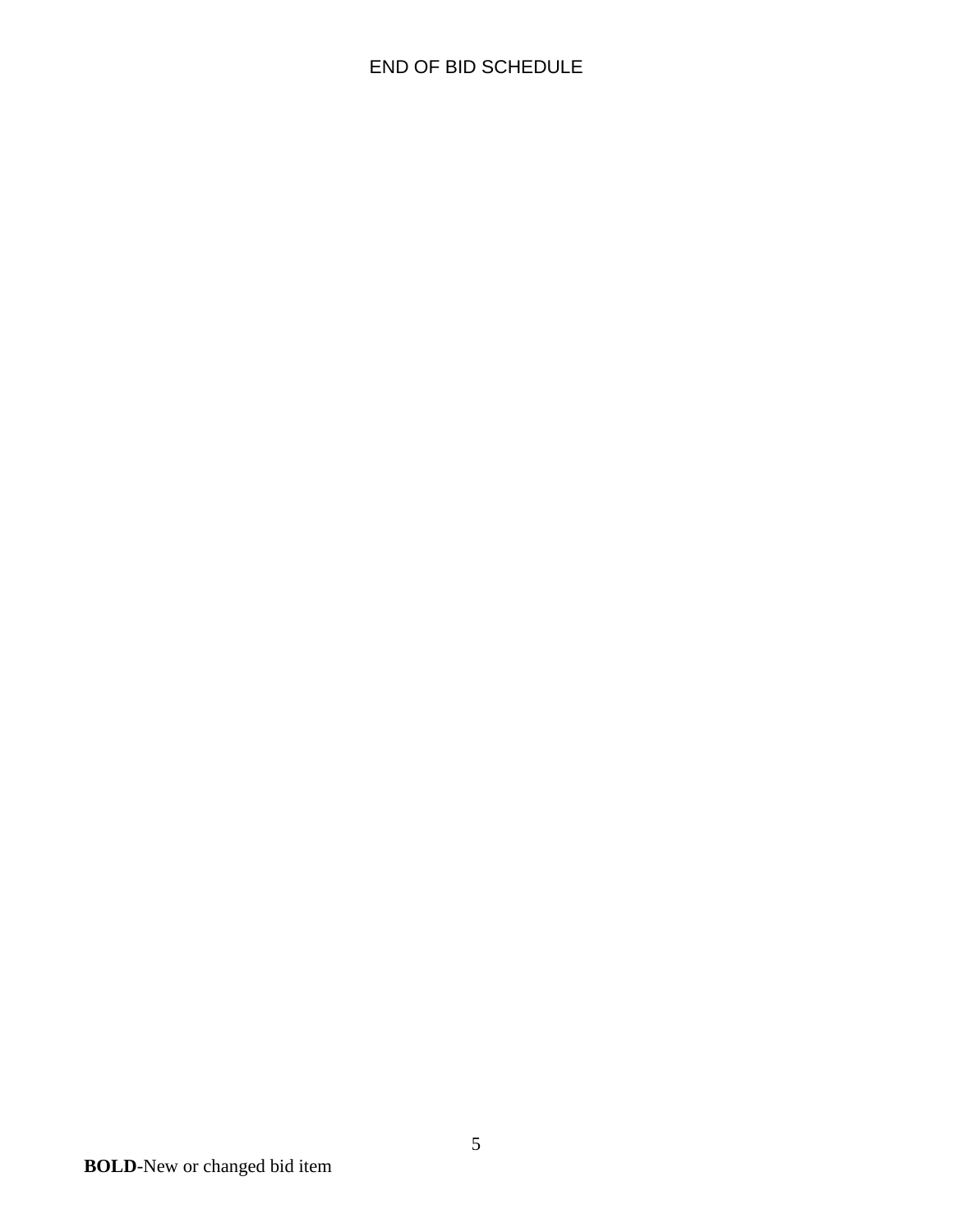

October 12, 2020 Project PA17.1024

Michael Cooper Mark Thomas & Company 3000 Oak Road, #650 Walnut Creek, California 94597

# **Subject: Geotechnical Recommendations for Design of Sound Walls for Hale Avenue Extension Project, Morgan Hill, California**

Dear Mr. Cooper,

The letter presents our recommendations for design of the proposed sound walls for the proposed Hale Avenue Extension project in Morgan Hill, California. Three sound walls (SW#1, SW#2, and SW#3) to be supported on drilled, cast‐in‐place, reinforced concrete piers are proposed along the new road alignment.

Sound Wall SW#1 will be constructed on the east side of proposed Hale Avenue, between Station "H" 7+96.02 Rt 71.75 and Station "H" 29+78.07 Rt 65.74. The wall will be about 2,176 feet in length and the wall height will be about 8 feet.

Sound Wall SW#2 will be constructed on the west side of proposed Hale Avenue, between Station "H" 10+49.07 Lt 38.89 and Station "H" 14+63.47 Lt 44.56. The wall will be about 432 feet in length and the wall height will be about 8 feet.

Sound Wall SW#3 will be constructed on the west side of proposed Hale Avenue, south of West Main Avenue, between Station "H" 44+31.72 Rt 35.5 and Station "H" 52+11.28 Rt 62. The wall will be about 816 feet in length and the wall height will vary from 8 feet to 12 feet 8 inches.

## **RECOMMENDATIONS**

## **Lateral Soil Pressures for Soil Retaining Portions**

For static loading conditions, the soil retaining portions of the walls may be designed using at-rest soil pressure recommended below. Active soil pressure should only be used if the top of wall is free to deflect and resulting movement of the backfill is acceptable. The active soil pressures given below are for level and sloping backfill surfaces, under either drained or undrained backfill condition.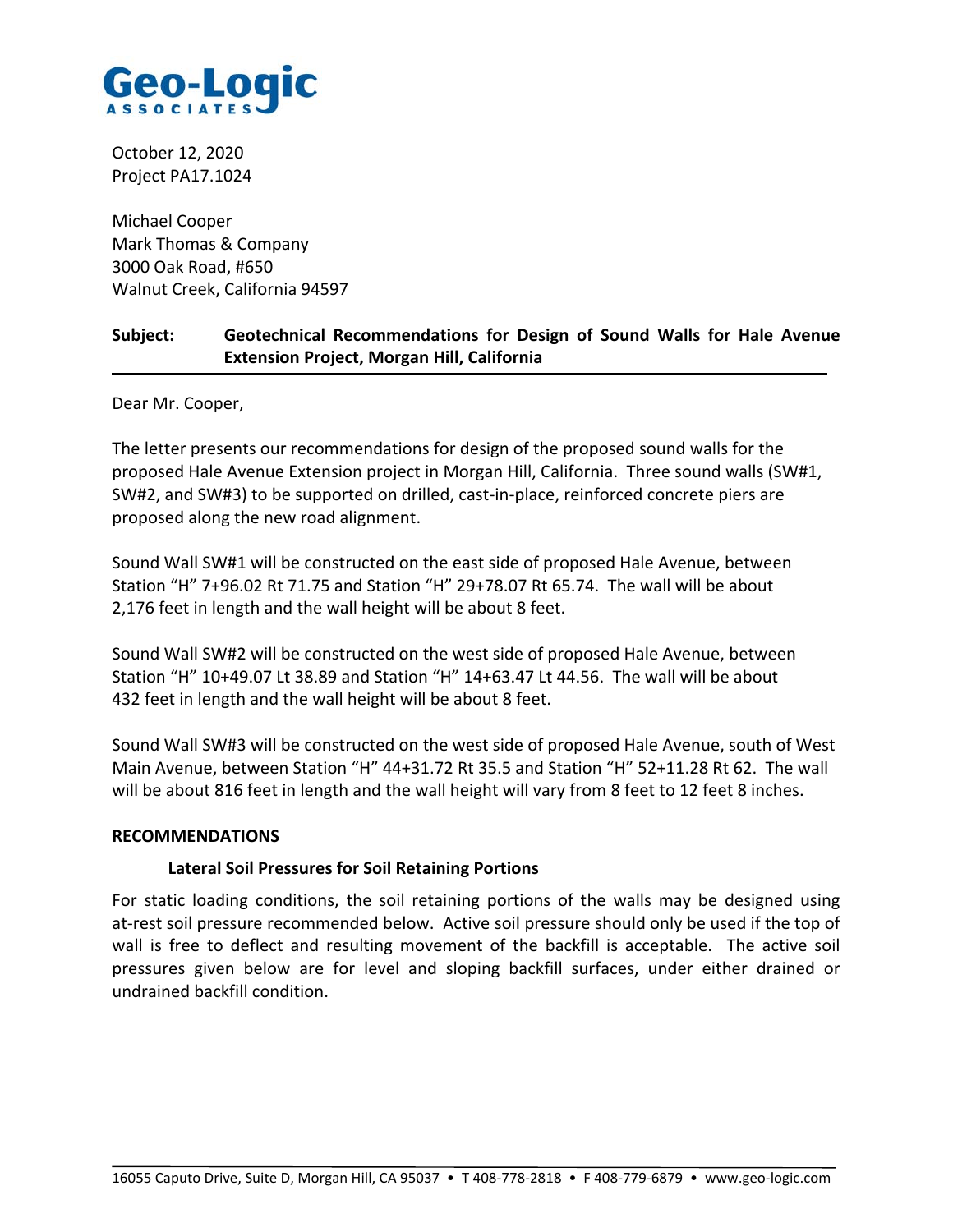|                                                                                                      | <b>Active Lateral Soil Pressure (Equivalent Fluid Weight)</b> |                |                                  |  |  |
|------------------------------------------------------------------------------------------------------|---------------------------------------------------------------|----------------|----------------------------------|--|--|
| <b>Backfill Condition</b>                                                                            | <b>Level Backfill Slope</b>                                   | 2H:1V Backfill | <b>3H:1V or Flatter Backfill</b> |  |  |
| Drained backfill                                                                                     | 40 pcf                                                        | 60 pcf         | 45 pcf                           |  |  |
| Undrained backfill                                                                                   | 82 pcf                                                        | 92 pcf         | 85 pcf                           |  |  |
| Note: To develop active soil pressures, wall movements of about 0.005H to 0.01H may be necessary for |                                                               |                |                                  |  |  |
| cohesive soils, with up to 0.005H for cohesionless soils.                                            |                                                               |                |                                  |  |  |

Pressures due to external loads should be added to the lateral soil pressure in the wall design. For uniform vertical load at the ground surface, the surcharge on the wall should be calculated as a uniform lateral pressure equal to the magnitude of the vertical load multiplied by a factor. For active soil pressure, the factor is 0.32 for level backfill slope, 0.48 for 2H:1V sloping backfill, and 0.36 for 3H:1V or flatter sloping backfill. For other slope inclinations and other types of surcharge loads, such as vehicle loads, point loads, strip loads, consult our office for specific recommendations.

To achieve a drained backfill condition, a subsurface drain should be installed behind each wall extending from the wall bottom to about 1 foot below finished grade. The drain should consist of a 12‐inch minimum wide blanket of drainage material consisting of either Class 2 Permeable material (Caltrans Standard Specifications, Section 68) or clean, 1/2 to 3/4‐inch maximum size crushed rock or gravel. If crushed rock or gravel is used, it should be encapsulated in a geotextile filter fabric, such as Mirafi 140N or equivalent. Filter fabric is optional if Class 2 Permeable material is used. The top 1 foot below finish grade should be backfilled with compacted clayey soil to reduce infiltration of surface water.

A 4‐inch minimum diameter, perforated, schedule 40 PVC (or equivalent) pipe should be installed (with perforations facing down) along the base of each wall on a 2‐inch thick bed of drain rock, regardless whether drain rock or pre‐fabricated drainage panel is used. The pipes should be sloped to drain by gravity to a proper collection system and be discharged at a proper outlet as designed by the project Civil Engineer.

Backfill against retaining walls should be compacted as recommended in our geotechnical report for this project. Over-compaction should be avoided because increased compaction effort can result in lateral pressures significantly higher than those recommended above. Backfill placed within 3 feet of the walls should be compacted with hand‐operated equipment.

# **Drilled Pier Foundations**

Drilled, cast-in-place, reinforced concrete piers may be used for support of the proposed precast sound walls. Piers should be designed to derive their vertical supporting capacity from "skin friction" between the pier shafts and the surrounding earth materials. Piers should have a diameter of 18 inches or greater. Center‐to‐center spacing of the piers should be a minimum of 3 pier diameters. Reinforcement in the piers should be determined by the structural designer.